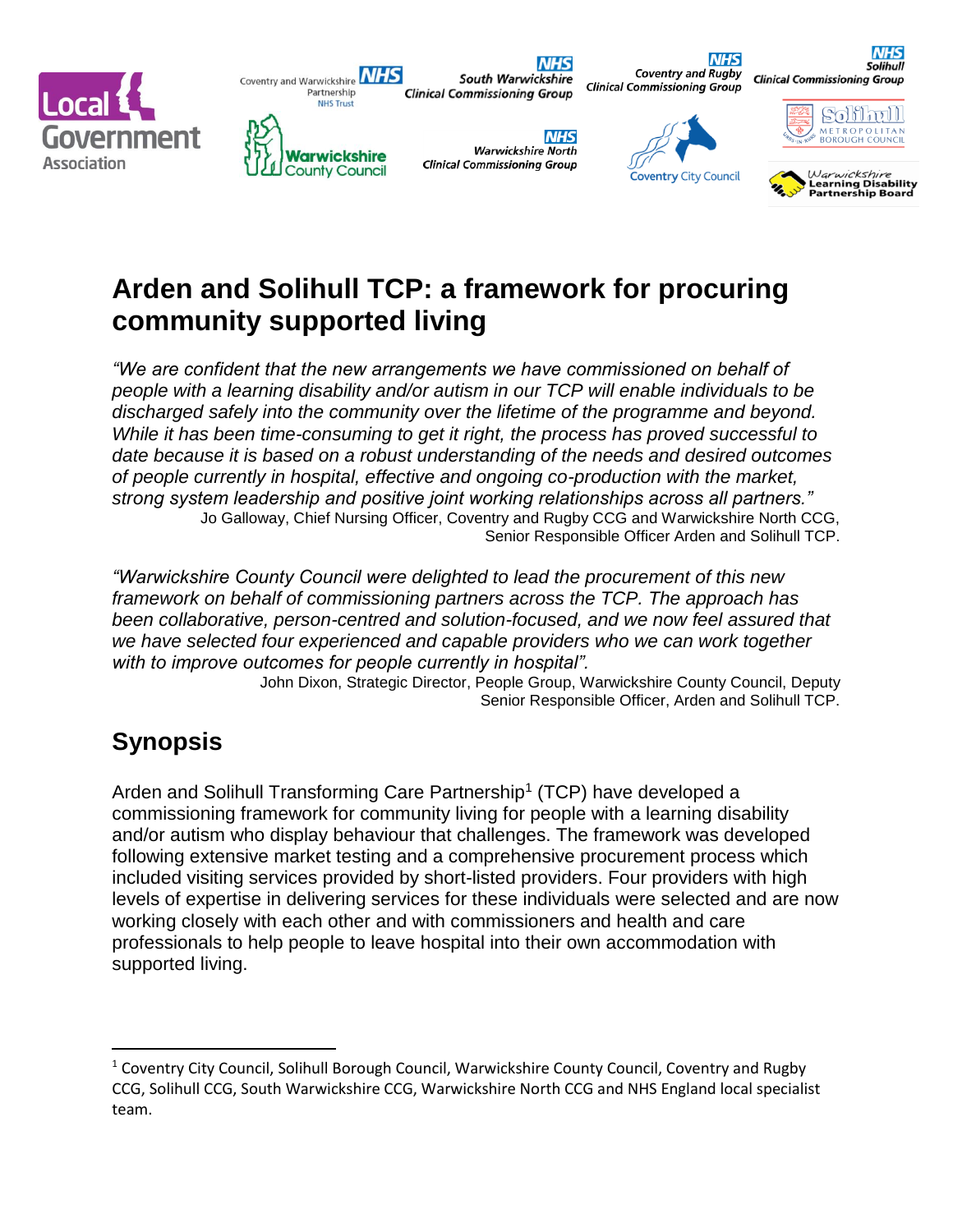# **The challenge**

## **Background**

An early priority for Arden and Solihull TCP was to develop a comprehensive understanding across the partnership of the needs of the people who remained in hospital. This work revealed a range of needs, including:

- Roughly half of people were on the autistic spectrum without a learning disability – it was recognised that there was a gap in support for this group locally.
- Many people had a forensic history.
- People had a range of mental health issues including depression, personality disorder and psychosis, and a number had an eating disorder.
- A number were considered to be at risk of re-offending post-discharge.

Overall, these individuals have high levels of complex needs and can be challenging to place with community packages. The TCP agreed that it was imperative to have good quality providers with a proven track record and the right skills, experience and models of care to support individuals locally. It set up a market testing initiative to bring a detailed understand of the extent, expertise and capacity of the market.

### **Testing the market**

To test the market, potential providers were issued with a pack through Coventry, Solihull and Warwickshire's joint e-tendering system. The pack contained:

- Information on the TCP journey so far and a summary of the local Transforming Care Plan.
- Anonymised patient information including presenting need, potential community support required and discharge trajectories.
- An outline of proposed service requirements.

Service providers were asked to provide a summary of what they could provide locally in terms of specialisms, experience and cost. They were also asked for comments on the TCP's proposals for the service. 31 providers responded – these included both existing local providers and those with a track record elsewhere who wished to extend into this area.

The following are examples of what providers said they could offer:

- Specialisms included working with children and young people, people with challenging behaviour and forensic needs, and people with complex needs including dementia.
- Experience included working with housing authorities, employing a positive behaviour support team or forensic practitioners, and implementing the SPELL framework for people on the autism spectrum (structure, positive, empathy, low arousal, links).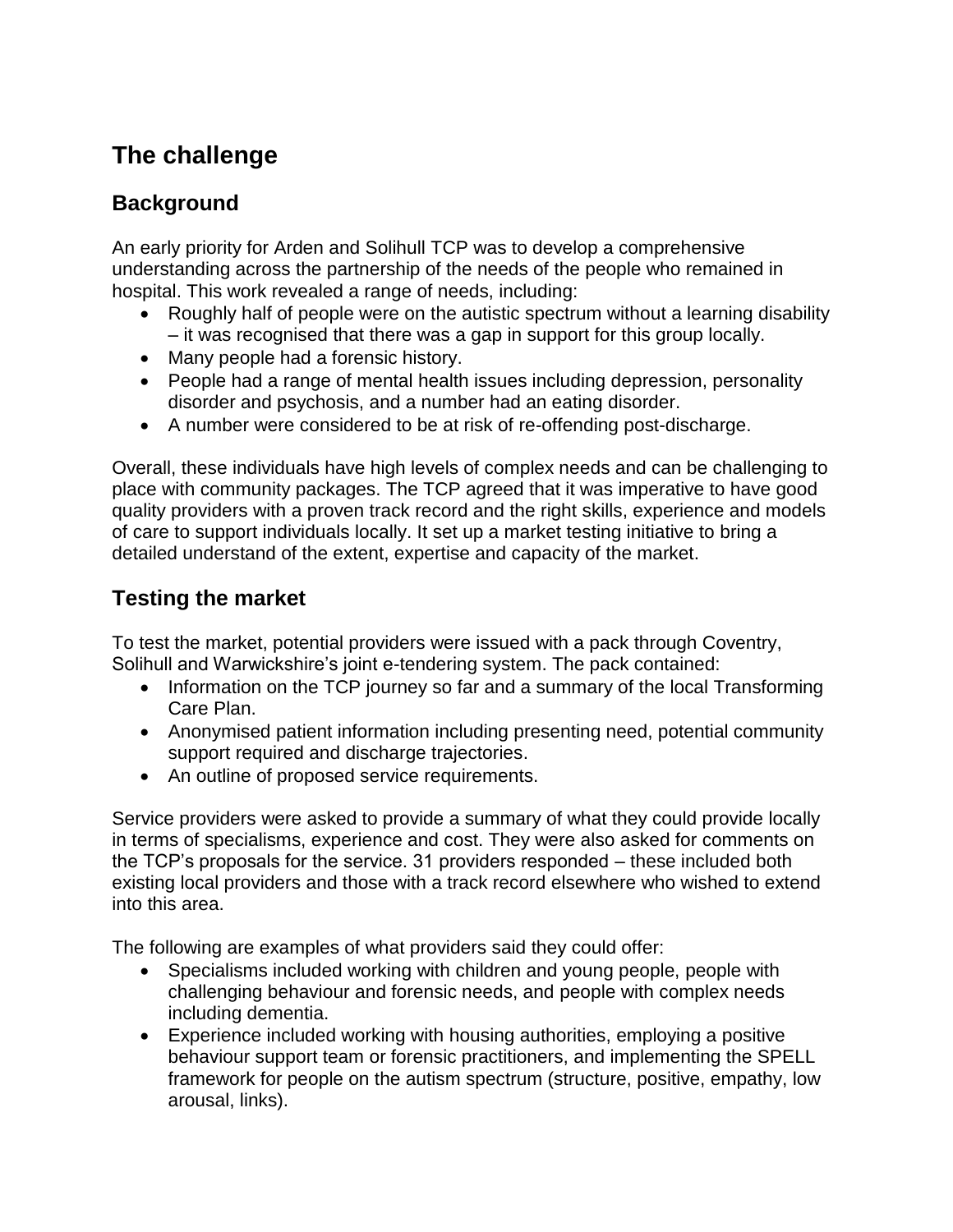• Information on costs included both hourly and annual rates.

Comments on the proposed service included:

- Longer term contracts will encourage providers to make investments.
- Working in partnership and avoiding transactional procurement are more effective for allocating complex support packages with housing solutions.
- Shared accommodation is often easier to secure and to manage than individual housing.

Following the written submissions, further discussion took place with providers to follow up some of the issues that had been raised.

Based on information from the market testing, commissioners presented an options appraisal to the TCP board. The pros and cons of options, such as working with existing providers, were considered, but the board chose the option of undertaking a new procurement process. Although this was the most time-consuming route, it had many advantages. Chiefly it would be likely to attract new providers with demonstrable expertise in supporting people with complex and challenging needs into the area, which would improve local capacity to provide the range of services that was needed. This option also had the lowest procurement compliance risk. The board's decision was endorsed by the seven local commissioners, who also approved estimated financial contributions.

# **The solution**

#### **Community living framework**

The TCP was clear that the framework should be person-centred – focused on the needs, wellbeing and future independence of individuals. The TCP's lead commissioner led the commissioning and procurement process with input from commissioning and procurement in the partner areas. Engagement took place with providers, health and care workers, some medium and low secure patients, and some carers, who all influenced the service specification. (See extracts from service specification in appendix A. The full specification is available from the contact at the end of this case study). Key features of the framework are described below.

#### **Principles and outcomes**

The service will be delivered in line with each individual's support plan, and will focus on behavioural support, risk management, and increasing people's independent living skills to reduce the need for paid support where appropriate. It will adhere to the following service principles: personalisation, outcome-focused, positive behaviour support, promoting independence, promoting education, learning and work, community inclusion, promoting equality, partnership approach, safeguarding individuals from abuse, and providing value for money.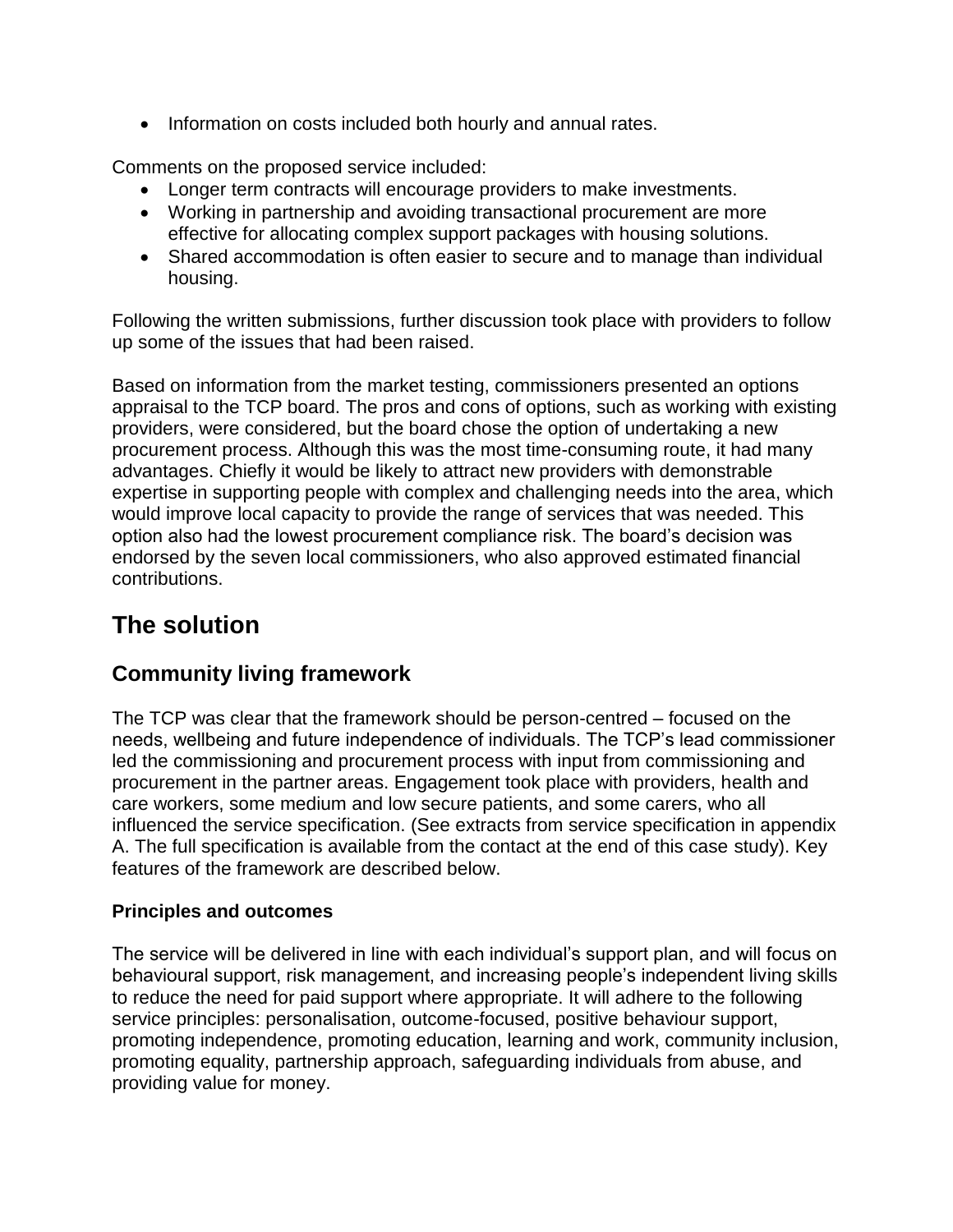The specification includes an outcomes framework, based on individual 'I' statements, which will be used to assess the effectiveness of support packages. Outcomes, with examples of what current inpatients/parents have said is important to them, include:

- I am supported to exercise choice and control in all aspects of the care I receive, and my quality of life is enhanced. *"It is important I see my son and have a good relationship with him."* Current inpatient.
- My health and wellbeing are promoted at all times and I am supported to maintain my independence wherever possible. *"Staff need to help me quickly to get into a routine."* Current inpatient.
- I have a positive experience of care and support at all times. *"I would like to be involved a bit more – in choosing furnishing for the property … recruiting staff … training staff."* Parent.

(See performance and quality framework, Appendix B.)

#### **Scope**

The framework covers community living for people aged 16-plus with a learning disability and/or autism with behaviour that challenges including mental health needs. It is largely focused on people stepping down from hospital with forensic needs, but may also be used to support people at risk of hospital admission. Children's services have been involved in developing the framework, and referrals for younger people will be made where appropriate.

The framework is small – four providers who receive all the referrals for people moving out of hospital provision. The TCP believe it is essential that the framework should involve close working relationships, and a small framework helps to establish effective partnerships between providers, and between providers and health and social care teams and commissioners. It also helps commissioners to keep an overview of how packages are working.

Health and care workers, commissioners and providers will generally decide together which provider is best placed to meet individual need. Should a consensus not be reached, the commissioner may institute a mini tender process or make a direct award based on assessment of need, individual choice, best value and ability to reduce reliance on paid support.

Individuals and families, as appropriate, will be involved throughout. While commissioners will make referrals to providers matching individual needs and requirements with provider skills and experience, individuals will be actively supported to exercise choice about their future care and support arrangements, e.g., location of accommodation, staff recruitment, etc. Other frameworks or direct payment/personal health budget options can be used if these are deemed suitable to meet the complexity of people's needs.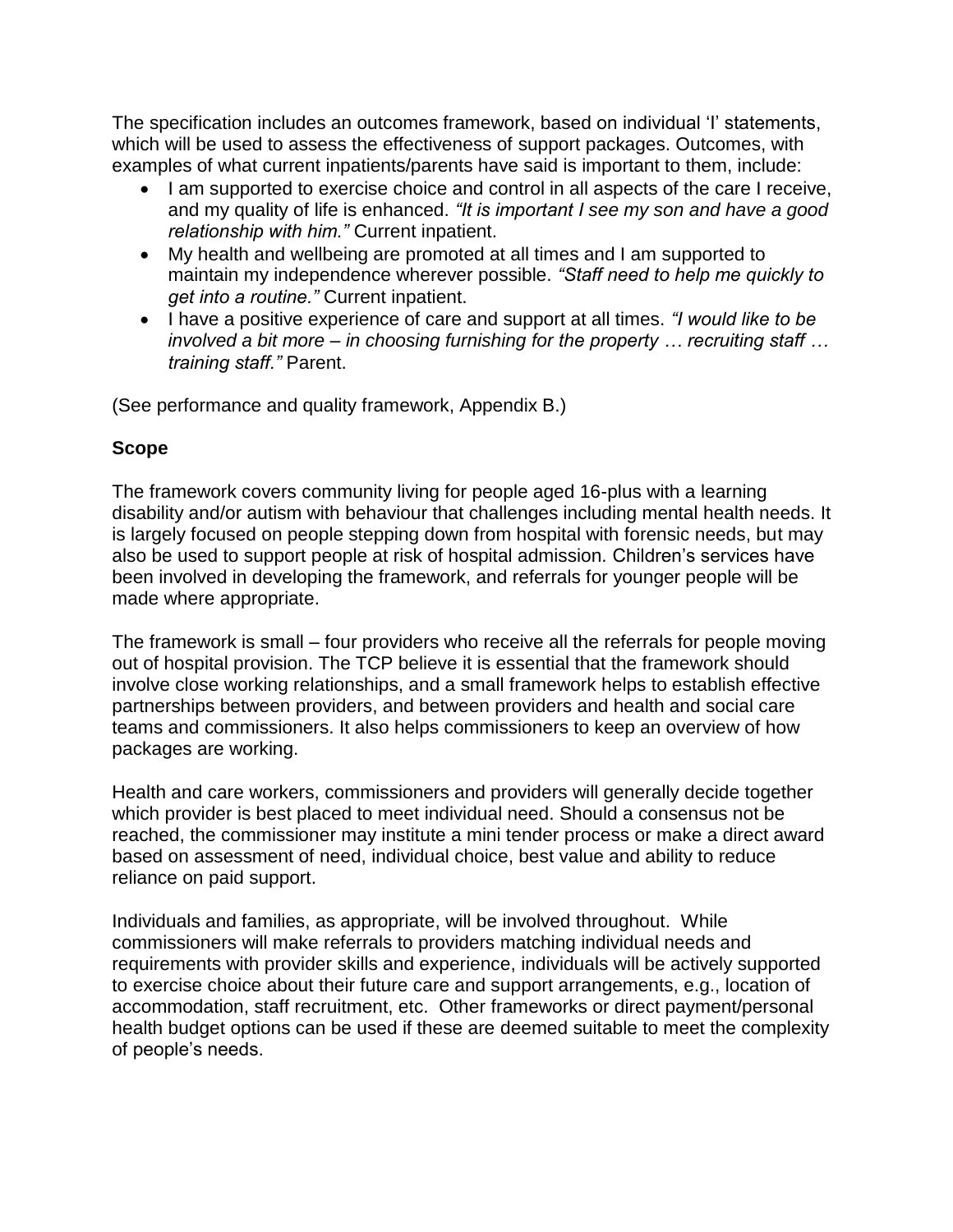The framework will run for three years, with an option for a further two years. It is not envisaged that further providers will be accepted onto the framework during this period, other than in exceptional circumstances.

Providers are responsible for taking a lead role in sourcing and securing appropriate accommodation, including developing bespoke options, to meet the needs of individuals. The specification makes it clear that accommodation is separate from support – for instance, an individual could change their provider but remain in their home.

The least restrictive, safe options will be commissioned for individuals; this will generally be tenancies in supported living or specialised housing with care, but the specification allows the use of residential registered options, should this be the best option for an individual. Providers are expected to continually work with individuals to enable them to further step down to less restrictive care and support arrangements.

The specification includes a range of requirements for appropriate staff training. In general, employees will be qualified to NVQ level 2 or equivalent within 12 months of starting employment, and will then be actively supported to achieve level 3. Specific training, such as in positive behaviour support and specific communication techniques will also be needed.

While one provider may deliver the majority of care and support hours, it is possible that additional one-to-one support may be given by other providers driven by the personal choices of tenants and supported by the involvement of advocates where appropriate.

#### **Partnership working**

Providers and health and care workers will work together on individual transition plans to help people move from hospital. This may include individuals involved in recruiting their support team, and the development of social stories and communication books as relevant.

There is an expectation that providers will not 'give up' on people if behaviour escalates. They are expected to have levels of expertise within the organisation to deliver positive behaviour support approaches. If needed they should work proactively with local health and care teams and other providers to prevent the need for readmission. Community nurses are responsible for jointly working with providers on behaviour support plans.

Providers are expected to agree a contingency plan for fluctuations in behaviour and mental health needs. This may include a contingency budget for any increase in support needed for a crisis or to maintain a placement if the individual needs a short time in hospital. If the budget is not used, it is repayable to the commissioner.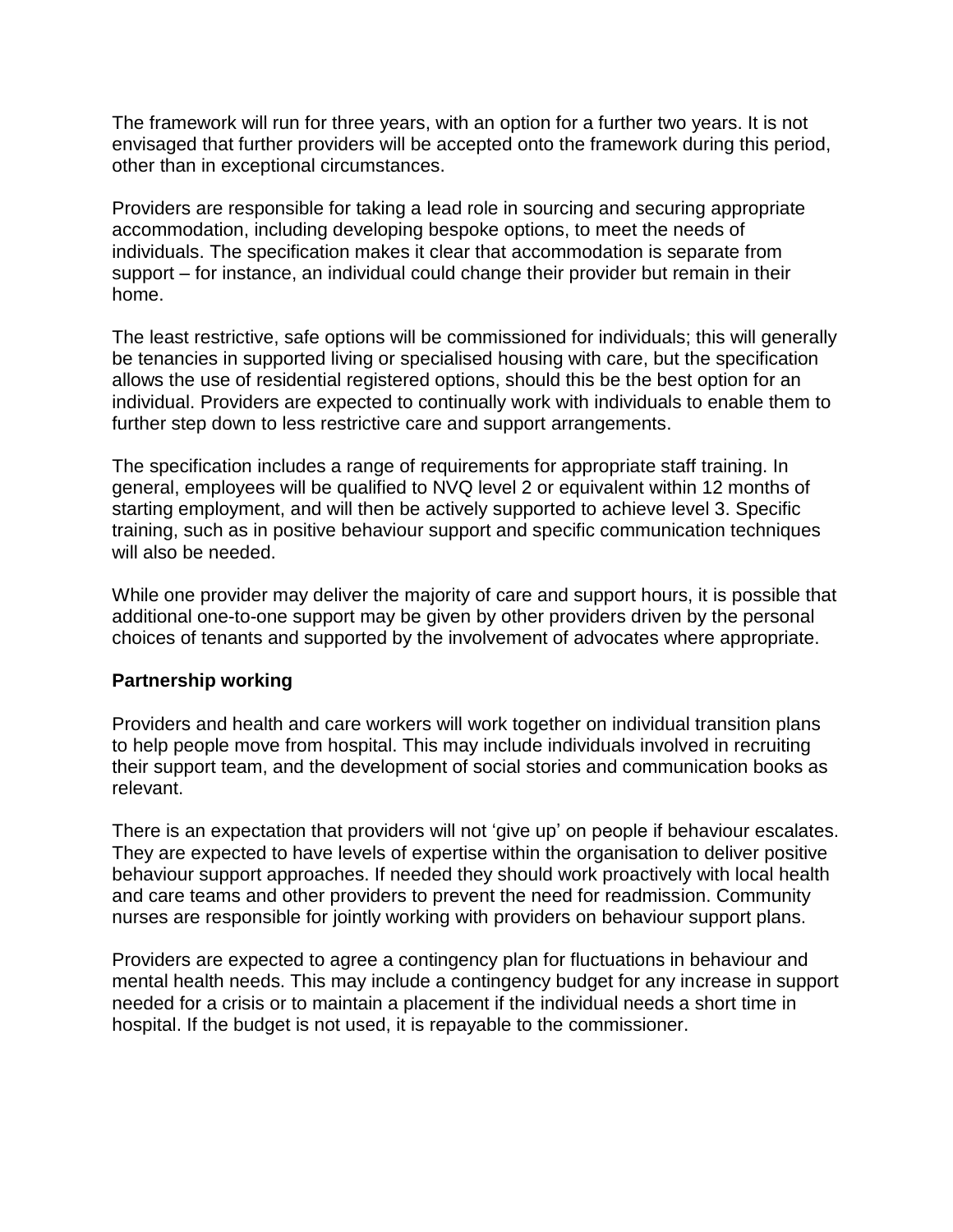#### **Tendering and procurement**

The procurement process was managed on behalf of the TCP by Warwickshire County Council. The assessment had two stages. In the first, a panel from across the TCP – lead commissioner, two commissioners, two senior nurses and a procurement officer – scored the applications.

In the second, a panel – lead commissioner, two senior nurses, procurement officer – undertook a visit to the top five scoring organisations to see for themselves how they operated in practice. This included visits to other areas of the country and to Ireland. The providers were able to plan the visit to best demonstrate how they met the service specification requirements. The panel was involved in activity such as visiting the homes of people receiving a support service and talking with them, talking to families, and interviewing positive behaviour support leads and other staff.

Based on the site visit evaluation, four providers were chosen to be part of the framework. Of these, one was an existing contracted provider with a local presence, the others were organisations with a track record in another area who intended to provide local services.

#### **Implementing the framework**

The framework went live on 4<sup>th</sup> September 2017. An important element has been to establish the framework partnership. The four providers met as a group and discussed how they can work together, including considering shared training opportunities. A workshop was also arranged for discussions between providers, commissioners and local housing providers.

A regular meeting has been set up between health and social care teams, commissioners and providers to start to plan for discharge, and early discussions have taken place about matching people with providers based on what is known about individual's needs and requirements. There is optimism that good progress will be made on this, since the providers have niche areas of expertise in the range of areas needed for the transforming care population. These include young people 16 -25, people with autism who do not have a learning disability, people who have been in forensic care, people who will continue to present a forensic risk post-discharge and people with challenging behaviour who have spent years in institutions.

Some providers have existing partnerships with local housing organisations, and others are in the process of building these. There is confidence that it will be possible to secure appropriate accommodation across the TCP area. Prior to the introduction of the framework, one person has left hospital to a house with shared ownership and another is about to be discharged into their new shared ownership home. The TCP hopes to facilitate further home ownership arrangements where appropriate.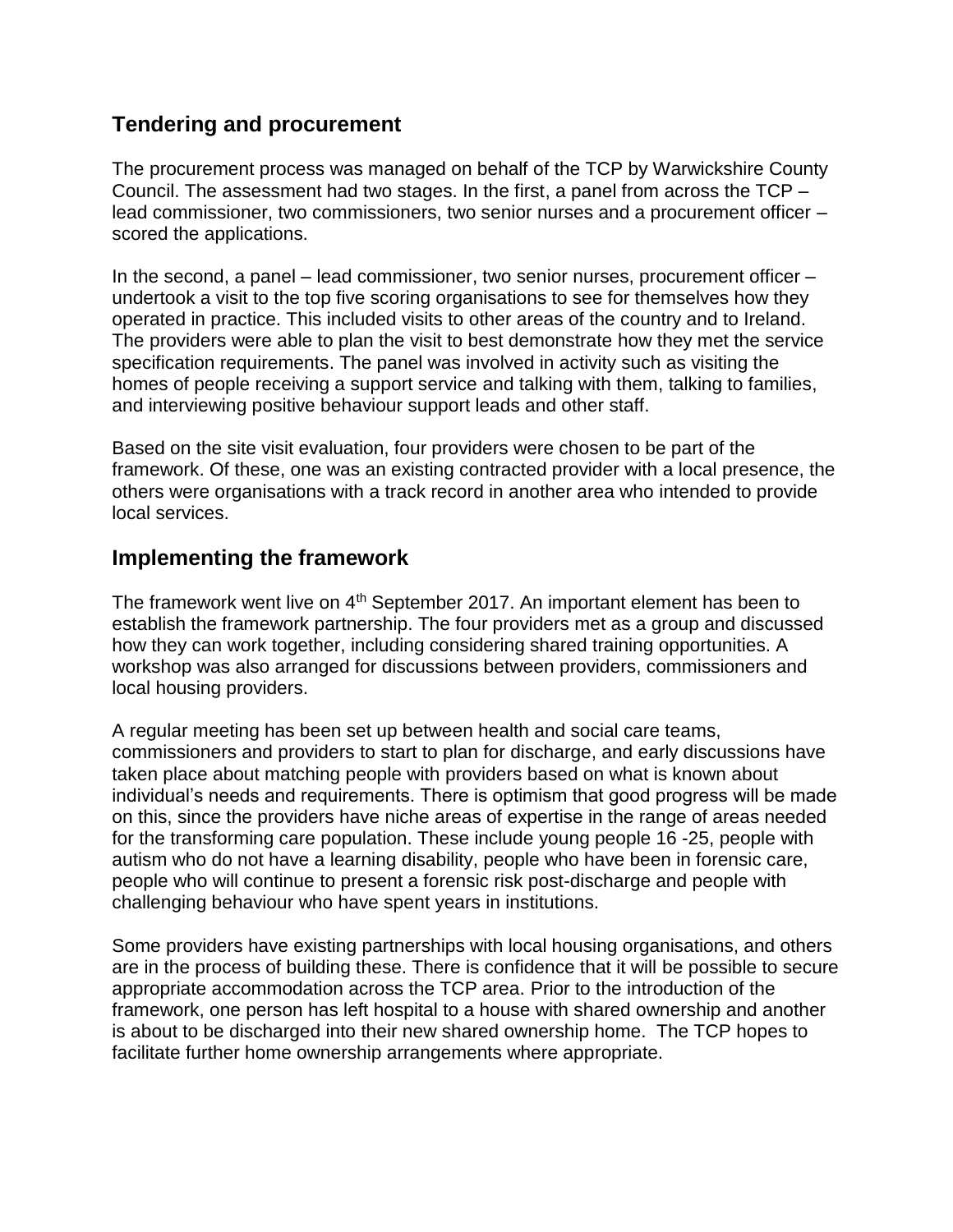## **How the new approach is being sustained**

It is too early to assess the impact of the framework. However, arrangements are being set up to ensure regular communication and effective relationship management and to monitor performance and cost.

#### **Performance monitoring**

There will be a two-fold approach to performance monitoring. A forum of health, social care and commissioning professionals will continue to meet and consider people's current situations and progress in monthly clinical reviews. Also, contract monitoring will take place with providers based on the outcomes framework in the service specification. An important element of monitoring will be to undertake quality visits to meet with service users to hear their views and to check on levels of care. (See appendix B.)

## **Finance**

The pricing schedule for the framework was based on the findings from the market testing and learning from the model used in Warwickshire's care at home framework, which has been operating for over a year. The pricing schedule identifies a floor and ceiling cost for community living, based on factors such as the national living wage and the requirements of the service specification to meet individual need. The floor rate for day and waking night support is £15.80 per hour and the ceiling rate £19. There is a separate floor and ceiling rate for sleep in nights. It is recognised that the group of people leaving hospital have significant needs, and staff will require additional training, and, in some cases, increased pay, shorter shifts and more breaks. Following the tender process, all bids came in below the ceiling.

Financial modelling on the costs of beds and community packages suggests that, overall, the shift from hospital to community care is likely to be cost-neutral – some packages will be cheaper, others more expensive.

## **Lessons learned**

#### **Key messages**

- Supporting individuals with complex needs in the community requires true multiagency working, involving providers, health and care workers and commissioners as part of a team. In order to provide person-centred support, it is important that all team members, including commissioners, know and understand the individuals involved.
- Although market testing requires time and resources, it has proved an invaluable way of understanding the market and engaging with providers to develop shared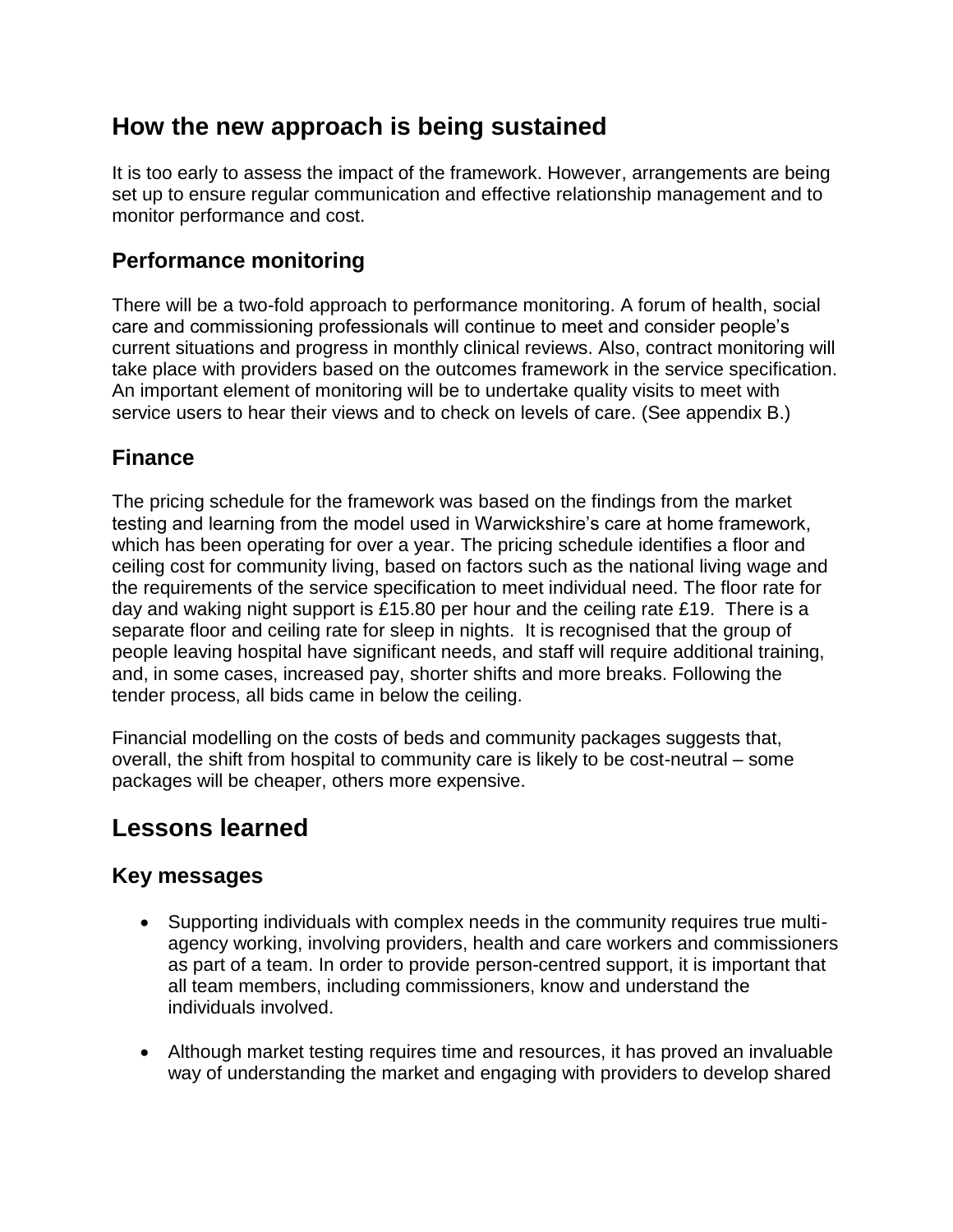understanding. Providers were very receptive to the market testing exercise and supported the proposed commissioning and procurement route.

- Site visits, as part of the selection process, were very helpful in bringing the providers' offers to life and meant that commissioners had a more realistic understanding about the support that would be provided.
- The rigorous process for selecting providers onto the framework has resulted in positive relationships which will be a good basis for future joint work.

## **Contact**

Becky Hale, Senior Lead Joint Commissioner – Learning Disability and Autism, Coventry and Warwickshire, hosted by Strategic Commissioning, Warwickshire County Council.

Email: beckyhale@warwickshire.gov.uk

#### **List of documents**

The following documents are available from the contact above.

- Market test information pack.
- Service specification.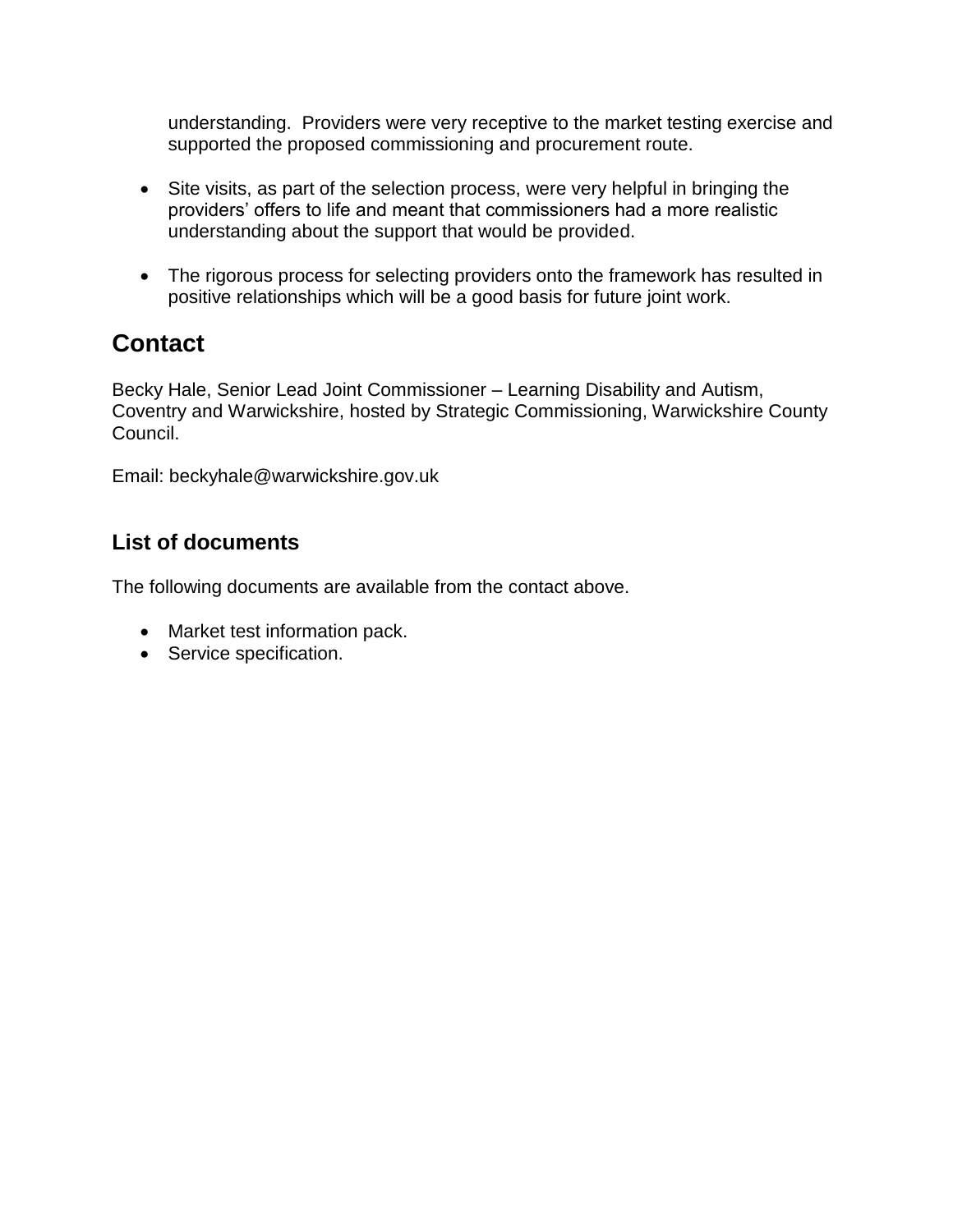## **Appendix A Key features from the service specification (extracts)**

#### **Overview of the service**

The Transforming Care Partnership (TCP) is looking to commission a small number of providers to work in partnership with us to develop and deliver bespoke and personalised care and support for individuals aged 16 years and over stepping down from secure services into the community. The TCP may also require providers to work with individuals at risk of admission to secure services.

#### **Service objectives**

To meet the specific needs of individuals stepping down from hospital in the least restrictive setting preventing readmission or a prison sentence.

The provider(s) will ensure that support required to meet needs, desired outcomes and preferences identified in the Individual's health or social care assessment or support plan is incorporated in the individual's person-centred support plan which is to be developed by the provider (and referred to as the Provider's Support Plan in the Contract).

The provider will ensure support meets the holistic needs of the individual; focuses on developing skills and independence to reduce need for support; is designed to reduce the incidence of relapse, crisis or behaviours that challenge and enables individuals to achieve positive outcomes.

Support will designed in line with individual requirements relating to the Criminal Justice System, National Offender Management Service, Mental Health Act or Community Treatment Order.

The Provider's Support Plan is to be developed as follows:

- The provider(s) will work with each individual and family/carers/advocate as appropriate to develop an accessible, person centred and outcome based support plan prior to the service commencing.
- The provider(s) will work with clinicians in the secure setting to ensure learning is transferred to the new support plan and the transition is well planned and managed.
- The provider(s) will work with the individual's multi-disciplinary team to ensure the support plan is appropriate to need.
- This plan (the Provider's Support Plan) will be based on the health or social care assessment and requirements detailed in the health or social care support plan which has been given to the provider by the commissioner.
- The Provider Support Plan will clearly determine how individual risk and behaviours will be effectively and positively managed.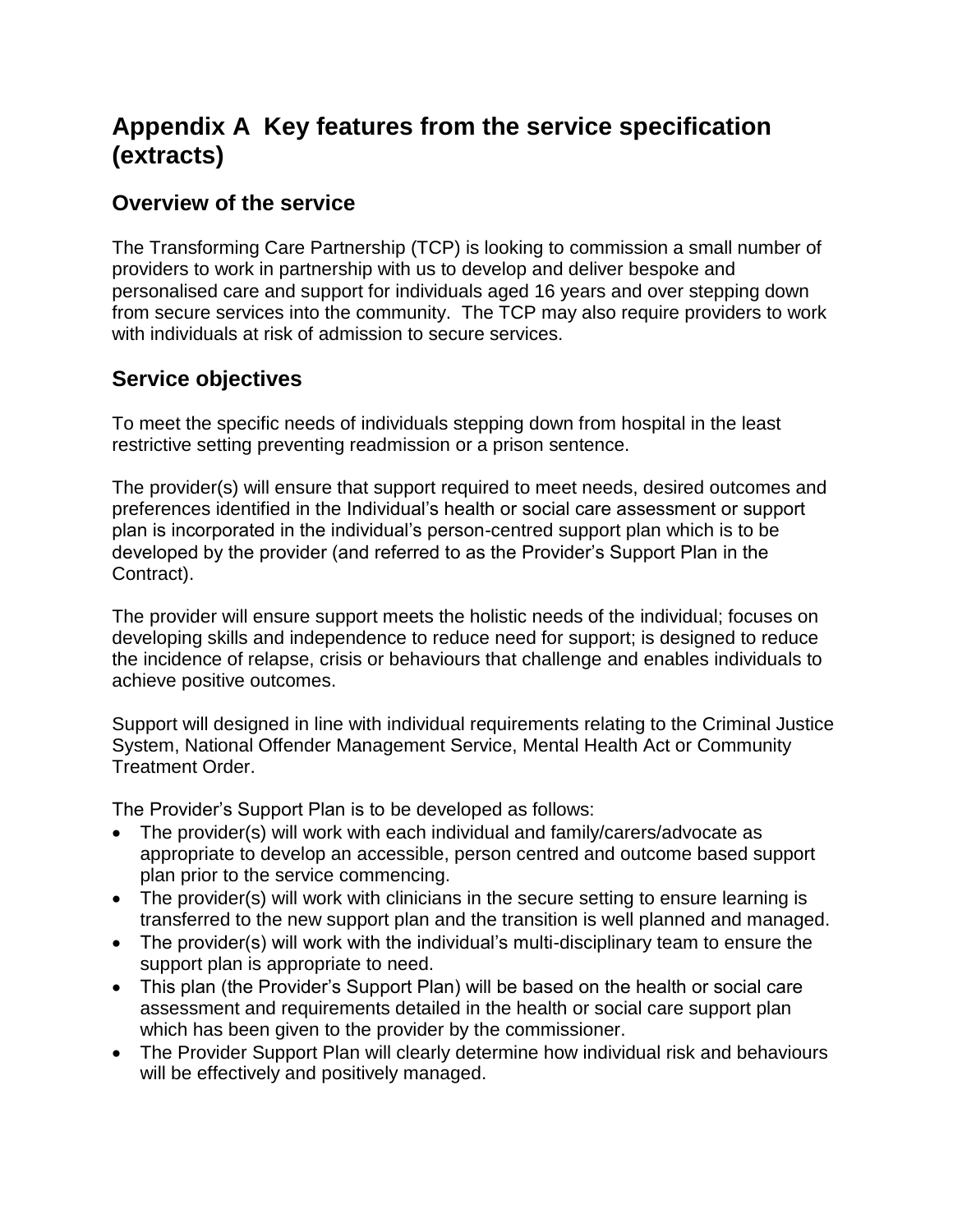- Each Provider's Support Plan will be regularly reviewed and updated to evidence outcomes achieved and progress made
- The Provider(s) will provide an outline of key external organsations where there are interdependencies to support delivery in line with the individuals support plan.

### **Service principles**

The provider(s) will work proactively with individuals to increase their independent living skills and to reduce their need for paid support where appropriate. Where this is achieved the provider(s) will obtain commissioner approval to implement reductions in commissioned support. The service will be delivered in line with each individual's support plan, will focus on positive behaviour support and risk management and will adhere to the following service principles:

- Personalisation support will be designed in partnership/consultation with individuals, families and carers and will be delivered in a way that meets the specific needs of each individual. Provider(s) must be able to evidence that individuals have exercised real choice and control in all aspects of their care and support and that person centred care and support is at the heart of their organisations culture and values while understanding and managing risk.
- Outcome focused support will enable individuals to achieve a range of positive outcomes that are important to them and are detailed in their individual support plan. Partial or full achievement of outcomes will be recorded on support plans and support plan reviews.
- Positive behaviour support will be a key feature of the approach to supporting individuals.
- Promoting independence support will focus on enabling individuals to use their independent living skills and to develop new daily living skills. There may be a need to balance public protection with maximising independence.
- Promoting education, learning and work support will focus on enabling and actively supporting individuals to access learning opportunities, to become work ready and to obtain paid and voluntary work as appropriate to their age, needs and circumstances.
- Community inclusion individuals will be supported to access their local community, universal and targeted services and to take part in a range of activities of their choice.
- Promoting equality each individual's uniqueness in respect of gender, sexual orientation, age, ability, race, religion, culture and lifestyle will be acknowledged and respected and used to inform support planning.
- Partnership approach the provider(s) will work in partnership with Individuals, family, carers and people involved in the individuals formal and informal networks.
- Safeguarding individuals from abuse support will be focused on enabling individuals to remain living in their home where they are safe and secure.
- Providing value for money support will be provided in the most efficient way and provider(s) are required to evidence how they have reduced individual's reliance on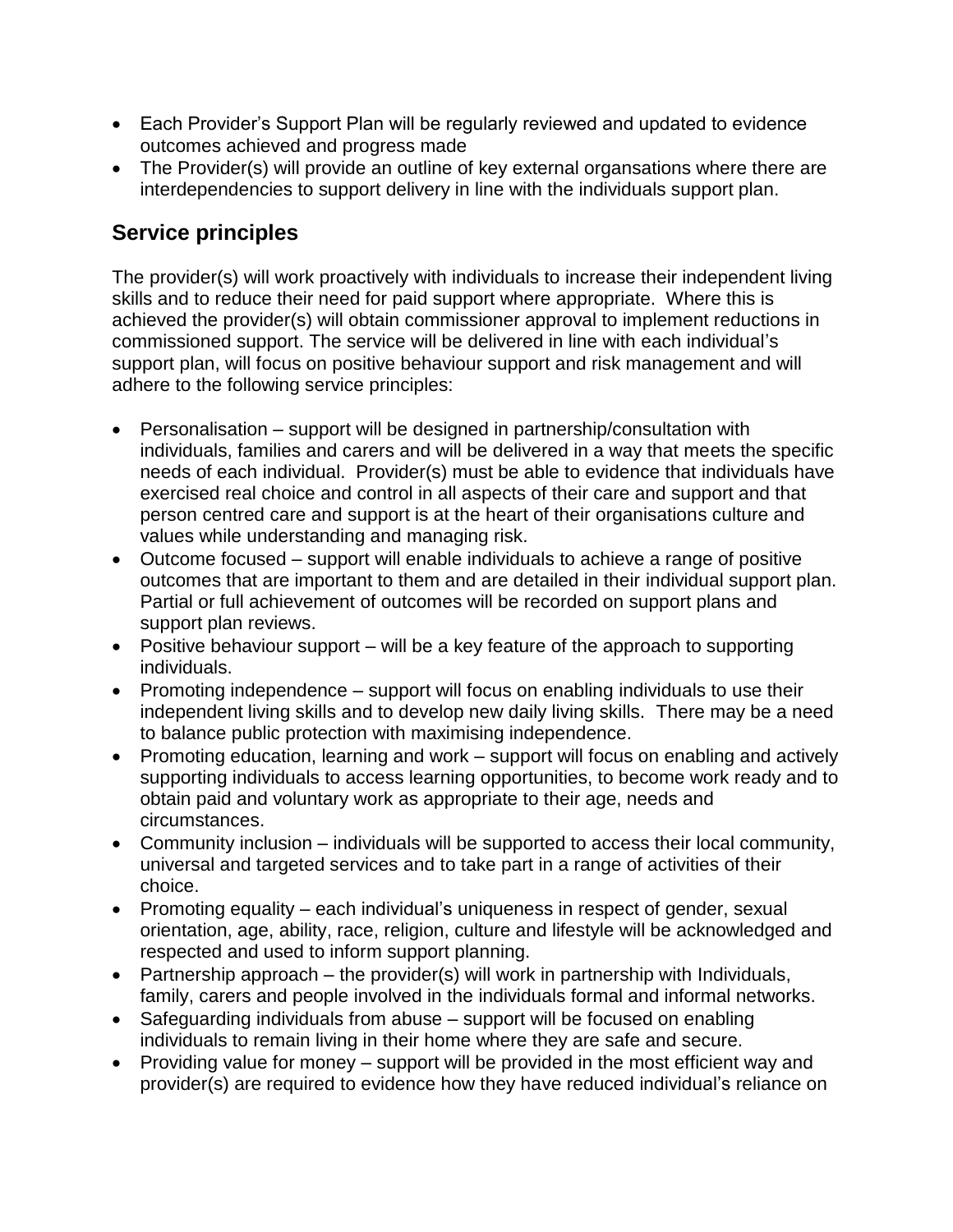paid support. Provider(s) must actively encourage and promote the use of assistive technology.

### **Service definition**

- The provider(s) will have a proven track record of successfully supporting individuals to step down from secure services into the community.
- The provider(s) will have experience and knowledge in supporting individuals with learning disabilities and/or autistic spectrum conditions and in supporting individuals with forensic needs.
- The TCP is seeking to commission the least restrictive option for individuals with a preference for supported living or specialised housing with care where this can safely meet needs and promote the achievement of a range of outcomes. Providers are expected to continually work with individuals to enable them to further step down to less restrictive care and support arrangements in future.
- The main principles of supported living are that individuals own or rent their own home and have control over the support they get, who they live with and how they live their lives.
- Despite any provider responsibility for the property there is a clear separation between the provision of accommodation and support in supported living services – it being clear that accommodation is not being commissioned/provided under the supported living contract.

## **Recruitment, training and development**

The provider(s) will ensure the safe recruitment and employment of a sufficient number of employees to ensure and maintain service delivery that meet the needs of individuals as outlined in their person centred support plan(s) at a quality consistent with this service specification. The provider(s) should recruit employees specifically to meet the needs of individuals and to support effective matching of individuals and employees. The provider(s) will involve individuals, families and carers, in the recruitment of employees.

Employees will be appropriately trained, qualified and competent in providing support to people who have a history of behaviour that challenges or present risks to themselves and other. This may include managing and supporting extreme challenging behaviour and/or offending behaviour.

The provider(s) will ensure the safe recruitment and employment of a sufficient number of employees to ensure and maintain service delivery that meet the needs of individuals as outlined in their person centred support plan(s) at a quality consistent with this service specification. The provider(s) should recruit employees specifically to meet the needs of individuals and to support effective matching of individuals and employees.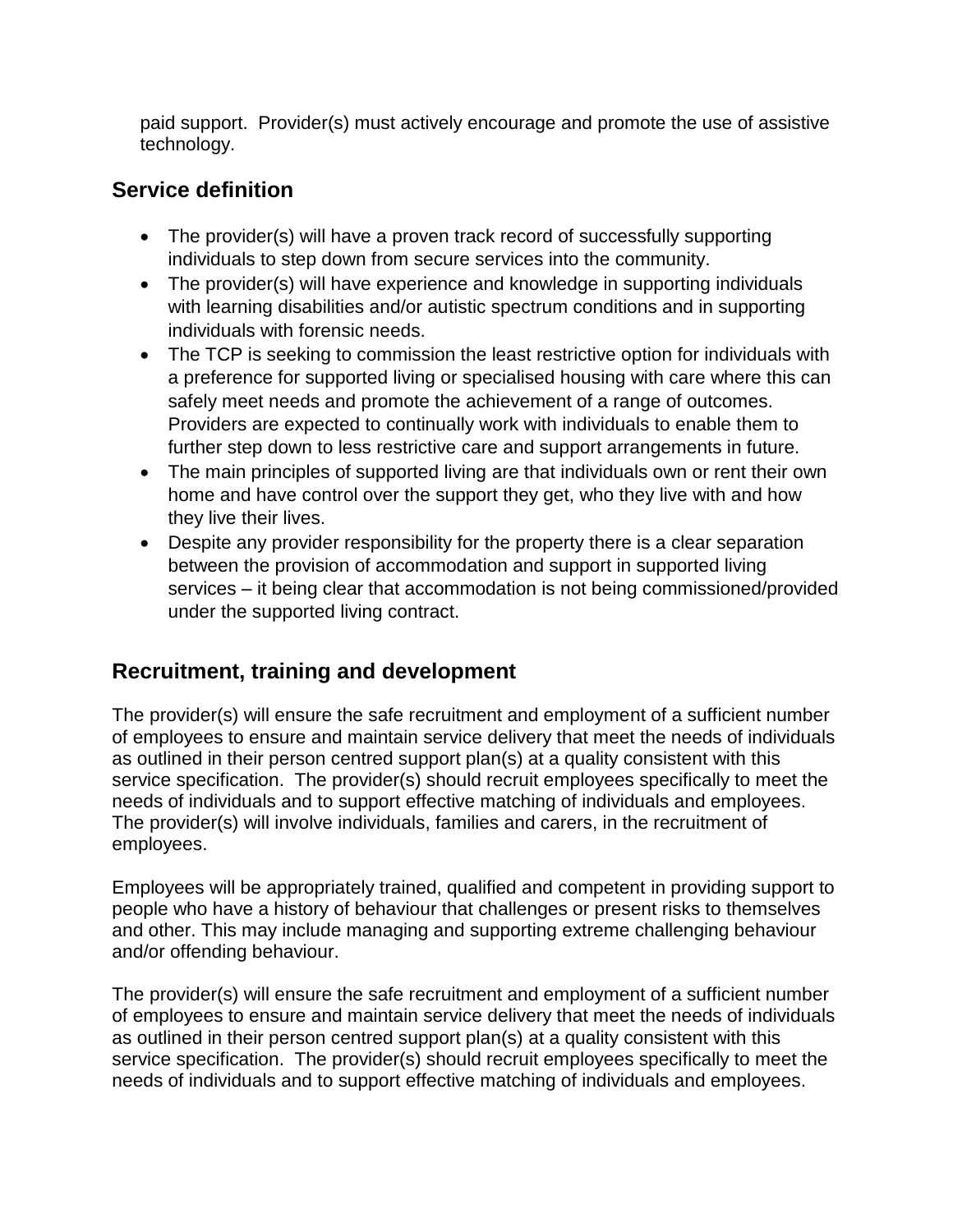The provider(s) will involve individuals, families and carers, in the recruitment of employees.

Employees will be appropriately trained, qualified and competent in providing support to people who have a history of behaviour that challenges or present risks to themselves and other. This may include managing and supporting extreme challenging behaviour and/or offending behaviour.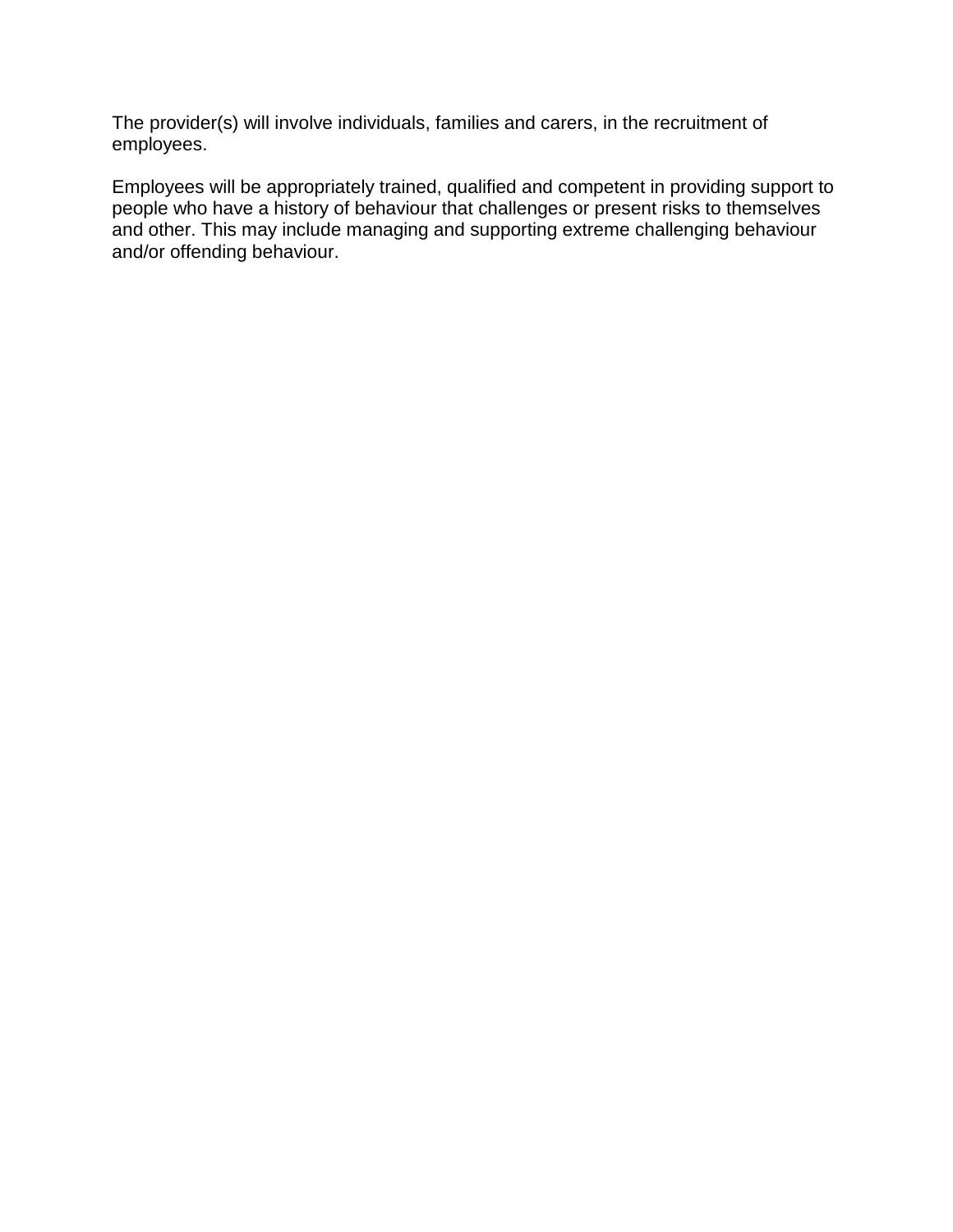# **Appendix B Performance and quality framework**

This performance and quality framework forms part of the service specification. It is based on individual outcomes, which are also detailed in the service specification.

| Community living for people with a learning disability and/or autism who have a mental health condition or behaviours<br>that challenge stepping down from secure services  |                                                                                                                                                                                                         |                                             |  |
|-----------------------------------------------------------------------------------------------------------------------------------------------------------------------------|---------------------------------------------------------------------------------------------------------------------------------------------------------------------------------------------------------|---------------------------------------------|--|
| How will you meet the outcomes?                                                                                                                                             | How will you measure the outcomes?                                                                                                                                                                      | <b>Commissioner</b><br>verification         |  |
| I am supported to exercise choice and control in all aspects of the care I receive and my quality of life is enhanced.                                                      |                                                                                                                                                                                                         |                                             |  |
| Individuals will be communicated with in a way<br>they can understand or respond to and be<br>supported to develop and use a communication<br>plan/passport as appropriate. | Individual will have a communication passport in<br>place that is updated annually as a minimum or<br>as needs change.                                                                                  | Self-assessment return                      |  |
|                                                                                                                                                                             | The provider will evidence through regular staff<br>supervision records and support plan reviews<br>and audits that communication passports and<br>other tools are embedded into day-to-day<br>support. | <b>Quality visit</b>                        |  |
| Individuals will be listened to in all aspects of<br>care and support.                                                                                                      | Individuals will have a personalised outcome<br>based support plan.<br>Individuals will have an accessible / easy read<br>version of the personalised outcome based<br>support plan.                    | Self-assessment return<br>and quality visit |  |
|                                                                                                                                                                             | Evidence that individuals and their circle of<br>support have actively contributed to and agreed<br>their plan.                                                                                         | <b>Quality visit</b>                        |  |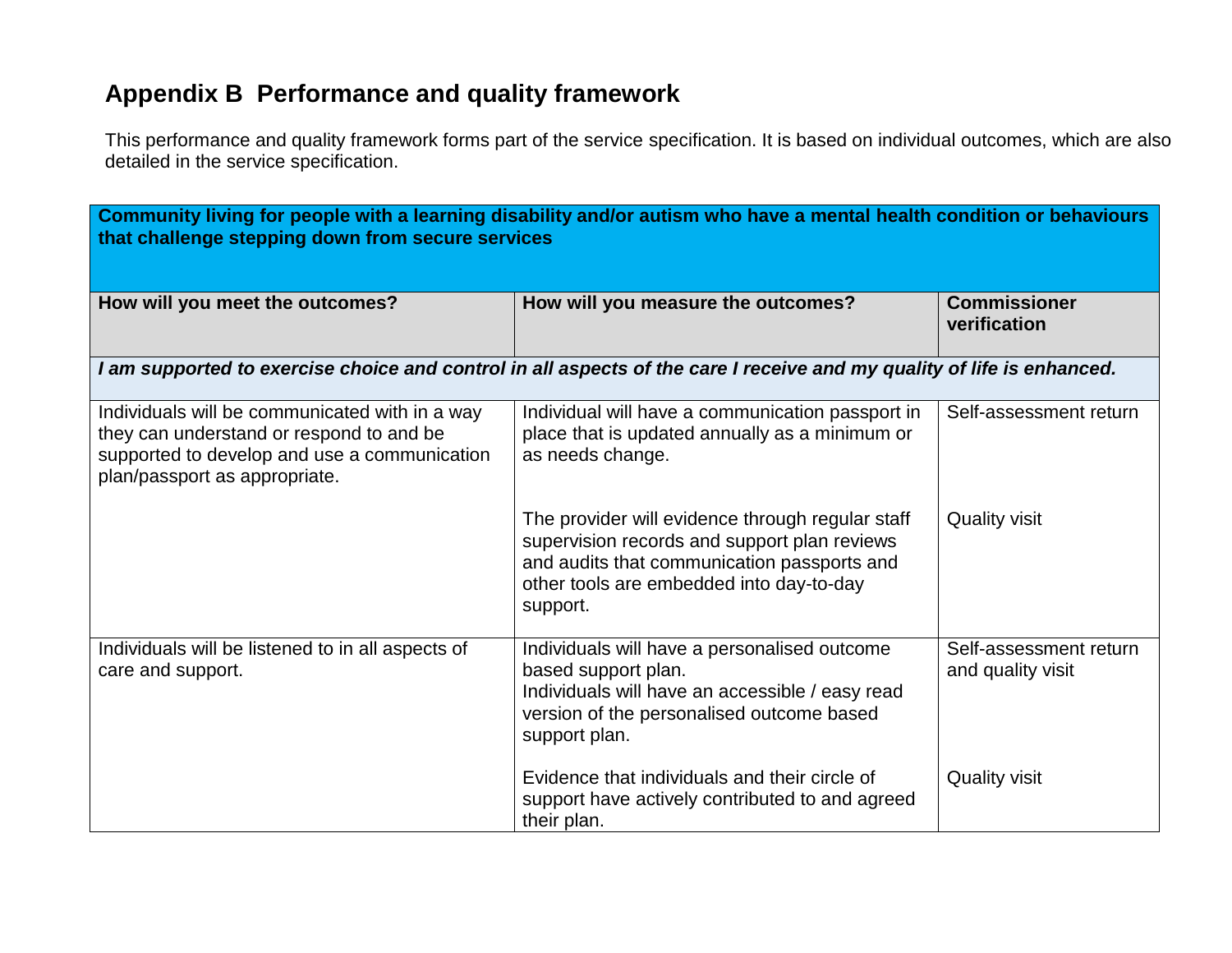|                                                                                                                                      | Evidence of regular review of the support plan<br>with individuals and their circle of support.                                                                                                     | Self-assessment, quality<br>visit                                                             |
|--------------------------------------------------------------------------------------------------------------------------------------|-----------------------------------------------------------------------------------------------------------------------------------------------------------------------------------------------------|-----------------------------------------------------------------------------------------------|
|                                                                                                                                      | Evidence that the support plan is a 'live' plan<br>which is regularly updated.                                                                                                                      | Self-assessment return,<br>quality visit, feedback<br>from individuals and<br>families/carers |
| Individuals will know how to complain and be<br>listened to and where relevant be supported to<br>access Advocacy and IMCA services. | The provider will evidence access to advocacy<br>which should include:<br>access to independent advocacy on a 1:1<br>basis.<br>the opportunity to have views heard without<br>family being present. | Self-assessment return                                                                        |
|                                                                                                                                      | Number, nature and outcome of complaints.                                                                                                                                                           | Self-assessment return                                                                        |
| Individuals will be supported to manage risks<br>positively subject to any approved restrictions.                                    | Individuals will have a risk management plan<br>which is dynamic and evolves to promote<br>independence.                                                                                            | Self-assessment return<br>and quality visit                                                   |
|                                                                                                                                      | The provider will evidence through regular staff<br>supervision records and support plan reviews<br>and audits that risk management plans are<br>embedded into day-to-day support.                  | <b>Quality Visit</b>                                                                          |
| Individuals will be supported to take part in fun,<br>stimulating activities and to develop and maintain<br>relationships.           | Evidence that individuals routinely participate in<br>personalised, meaningful activities for the<br>majority of their time.                                                                        | Quality visit, feedback<br>from individuals,<br>families/carers                               |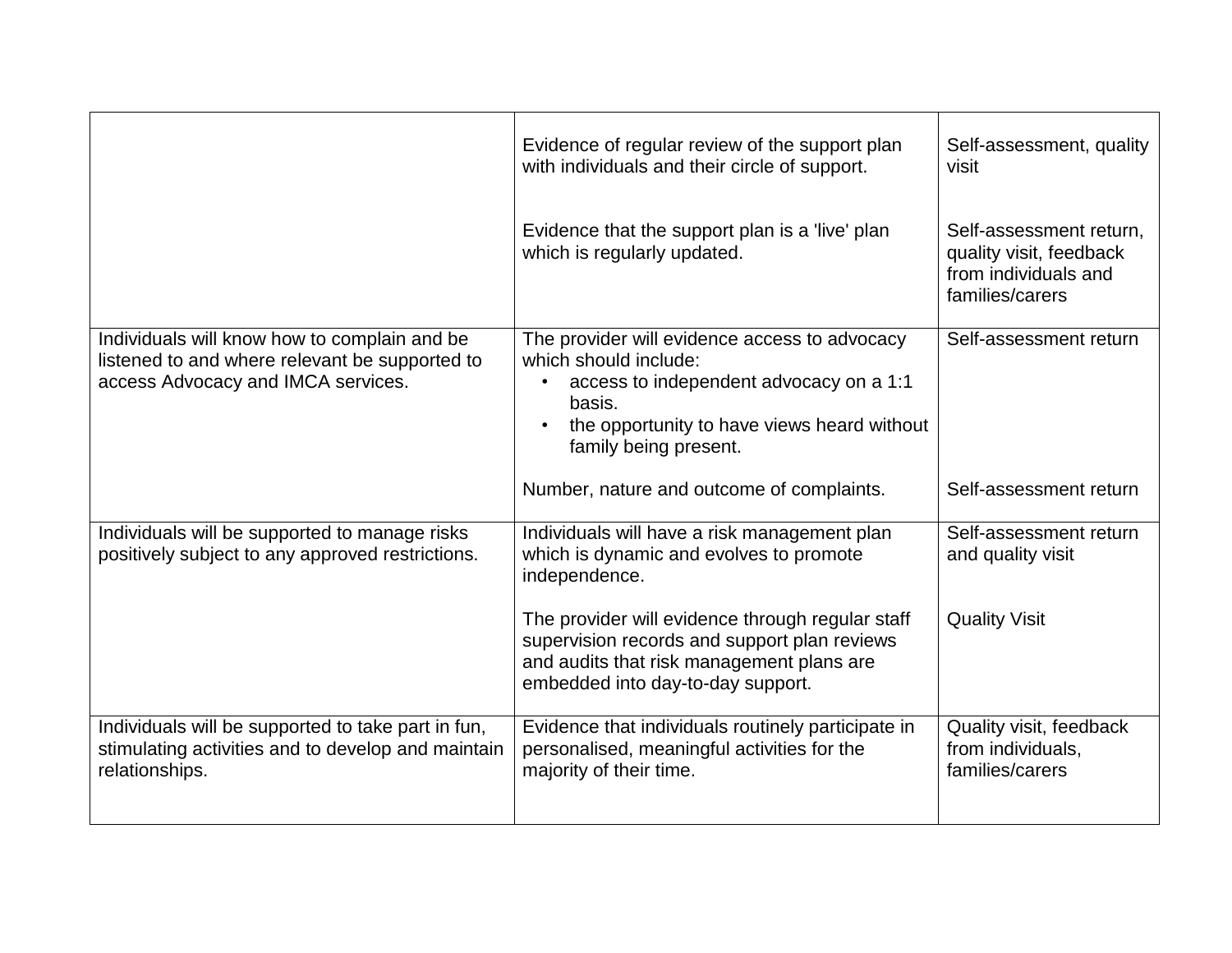|                                                                                                                                        | Individuals have personalised and predictable<br>routines and timetables.                                                                                                                                                                                                              | <b>Quality visits</b>                                     |
|----------------------------------------------------------------------------------------------------------------------------------------|----------------------------------------------------------------------------------------------------------------------------------------------------------------------------------------------------------------------------------------------------------------------------------------|-----------------------------------------------------------|
| My health and well-being are promoted at all times and I am supported to maintain my independence wherever<br>possible.                |                                                                                                                                                                                                                                                                                        |                                                           |
| Individuals will be supported to improve their<br>health and well-being and supported with<br>recovery, rehabilitation and reablement. | Individuals will have a health action plan that is<br>updated annually, as a minimum, or when needs<br>changed.                                                                                                                                                                        | Self-assessment return,<br>quality visit                  |
|                                                                                                                                        | Individuals will have a relapse and recovery plan<br>that is coproduced with the individual and their<br>circle of support.                                                                                                                                                            | Self-assessment return,<br>quality visit                  |
|                                                                                                                                        | The provider will evidence how individuals are<br>supported to maintain their physical and mental<br>health, e.g., access to community health<br>services, attending appointments, take up of<br>annual health check and routine screenings,<br>promotion of health lifestyle choices. | Stakeholder feedback,<br>quality visits                   |
|                                                                                                                                        | The individual will have a Medication Reduction<br>Strategy in place.                                                                                                                                                                                                                  | Quality visits, individual<br>and stakeholder<br>feedback |
|                                                                                                                                        | The provider will evidence how they work in<br>partnership to meet individual's health needs.                                                                                                                                                                                          | Self-assessment return<br>and quality visits              |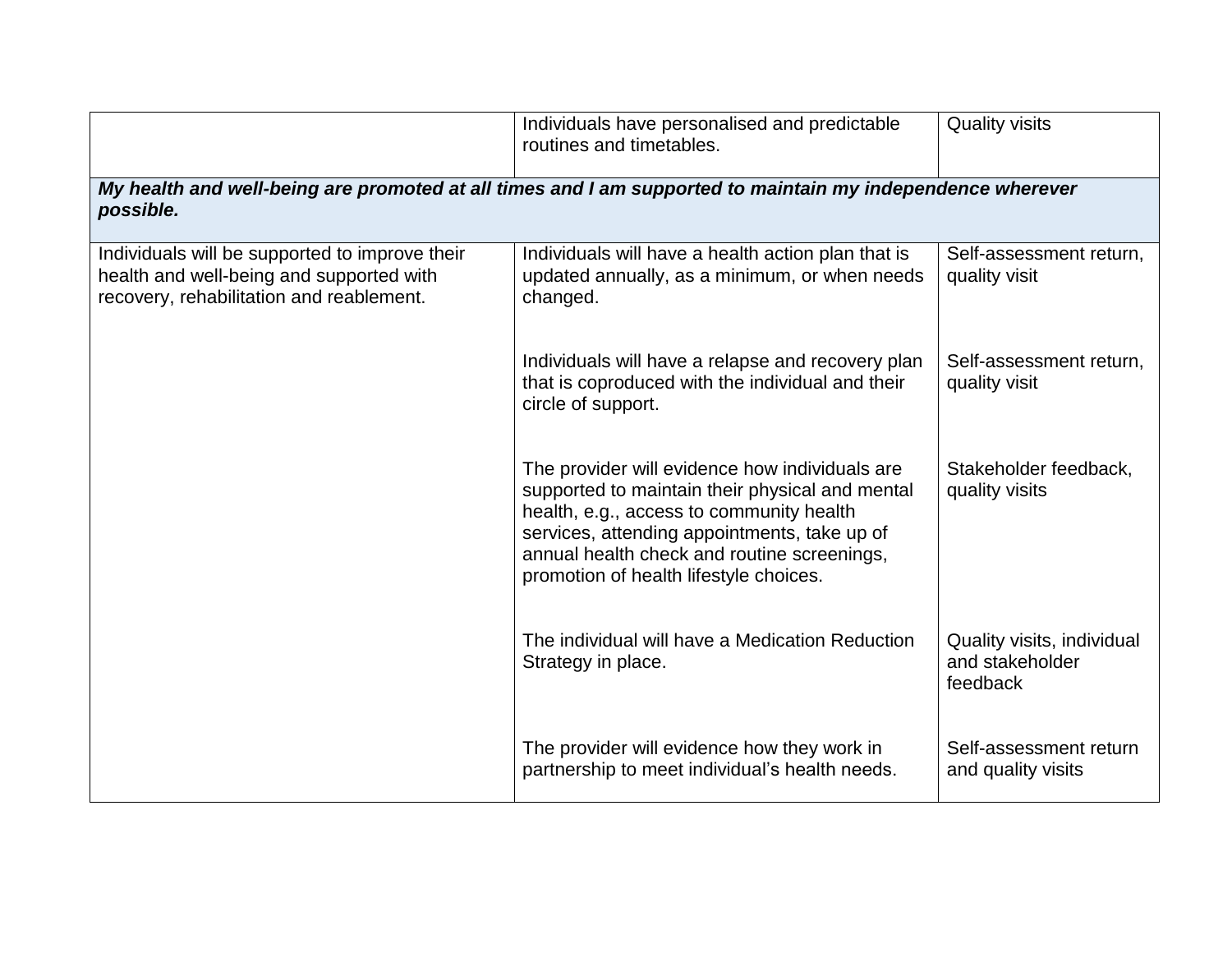|                                                                                                                                       | The provider will evidence how they actively<br>avoid hospital admission and re-admission.                      | Self-assessment return<br>and quality visits                                        |
|---------------------------------------------------------------------------------------------------------------------------------------|-----------------------------------------------------------------------------------------------------------------|-------------------------------------------------------------------------------------|
| Individuals will be supported to learn new things<br>and obtain voluntary or paid employment                                          | The provider will evidence:<br>access to work opportunities<br>access to learning opportunities.                | <b>Quality visits</b>                                                               |
|                                                                                                                                       | I feel safe - protected from avoidable harm and free from any kind of abuse, harassment and discrimination.     |                                                                                     |
| Individuals will be treated with dignity and<br>respect and safeguarded from abuse and                                                | Robust safeguarding responses and reporting.                                                                    | Self-assessment                                                                     |
| neglect.                                                                                                                              | The provider will evidence how they have<br>supported the individual to stay safe.                              | Self-assessment                                                                     |
|                                                                                                                                       | Robust hate crime responses and reporting.                                                                      | Self-assessment                                                                     |
| Providers will ensure best interest decisions are<br>facilitated in line with the MHA and DOLS.                                       | Evidence of employee understanding and<br>training in relation to MHA and DOLS.                                 | <b>Quality visit</b>                                                                |
|                                                                                                                                       | Evidence of effective an appropriate best interest<br>decision making.                                          |                                                                                     |
| I have a positive experience of care and support at all times.                                                                        |                                                                                                                 |                                                                                     |
| A personalised and positive behavioural support<br>approach will be adopted when supporting<br>individual who present behaviours that | Individuals will have a positive behaviour support<br>plan.                                                     | Self-assessment return                                                              |
| challenge.                                                                                                                            | Evidence that individuals and their circle of<br>support have actively contributed to and agreed<br>their plan. | Quality visit, feedback<br>from individuals.<br>families/carers and<br>stakeholders |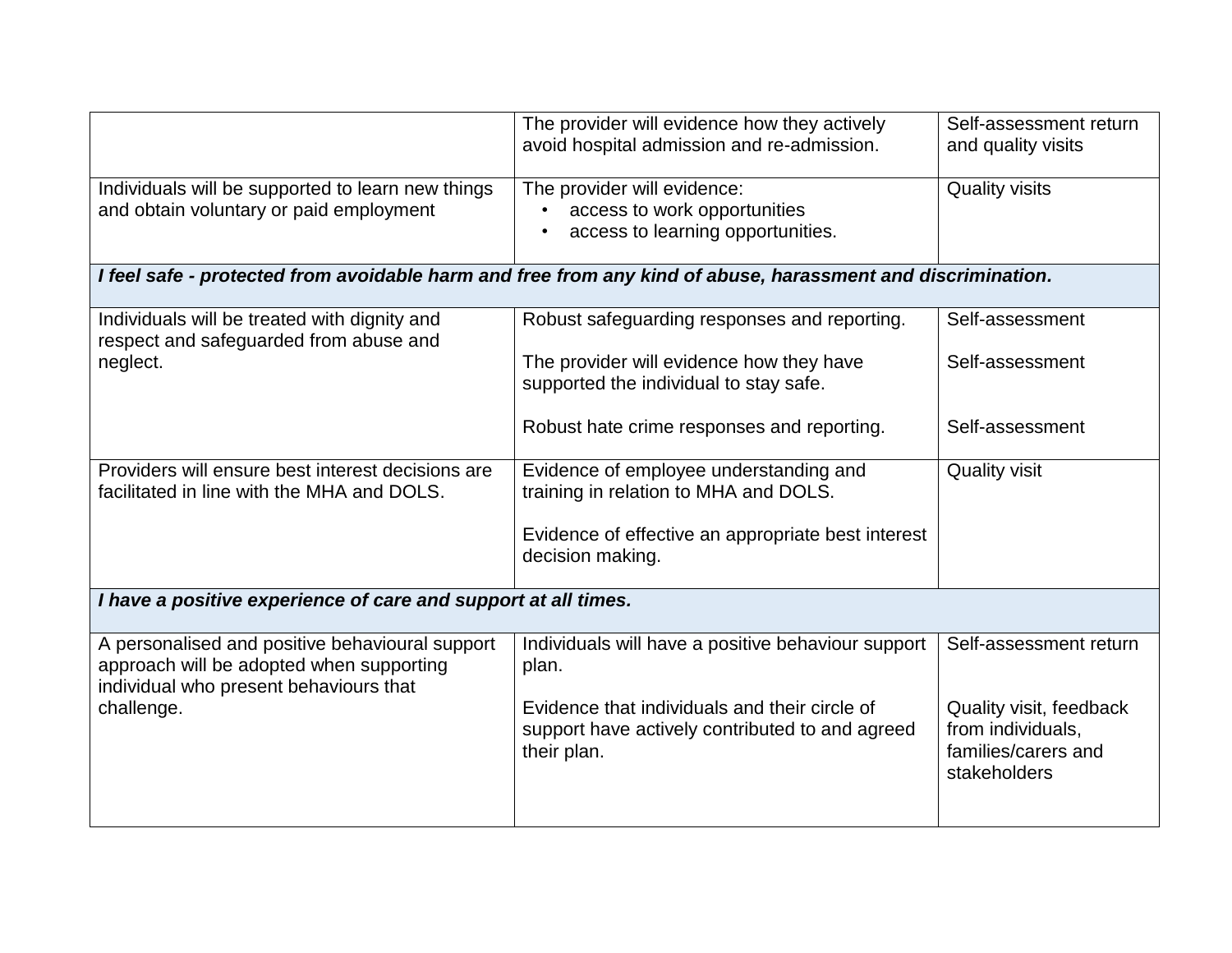| Evidence of regular review of the support plan<br>with individuals and their circle of support.                                                                                                         | Quality visit, feedback<br>from individuals,<br>families/carers and<br>stakeholders |
|---------------------------------------------------------------------------------------------------------------------------------------------------------------------------------------------------------|-------------------------------------------------------------------------------------|
| The provider will evidence through regular staff<br>supervision records and support plan reviews<br>and audits that communication passports and<br>other tools are embedded into day-to-day<br>support. | <b>Quality visits</b>                                                               |
| Evidence that positive strategies are in place<br>with robust incident reporting. Evidence that<br>reactive strategies are in place with robust<br>incident reporting.                                  | <b>Quality visit</b>                                                                |
| Evidence of the use of Physical Intervention<br>Strategies as the least restrictive option.                                                                                                             | <b>Quality visit</b>                                                                |
| Evidence reflection, de-briefing (including the<br>individual where appropriate to do so) and<br>learning from physical intervention undertaken.                                                        | <b>Quality visit</b>                                                                |
| Evidence of an enhanced positive behaviour<br>support approach throughout the organisation.                                                                                                             | Quality visit, self-<br>assessment return                                           |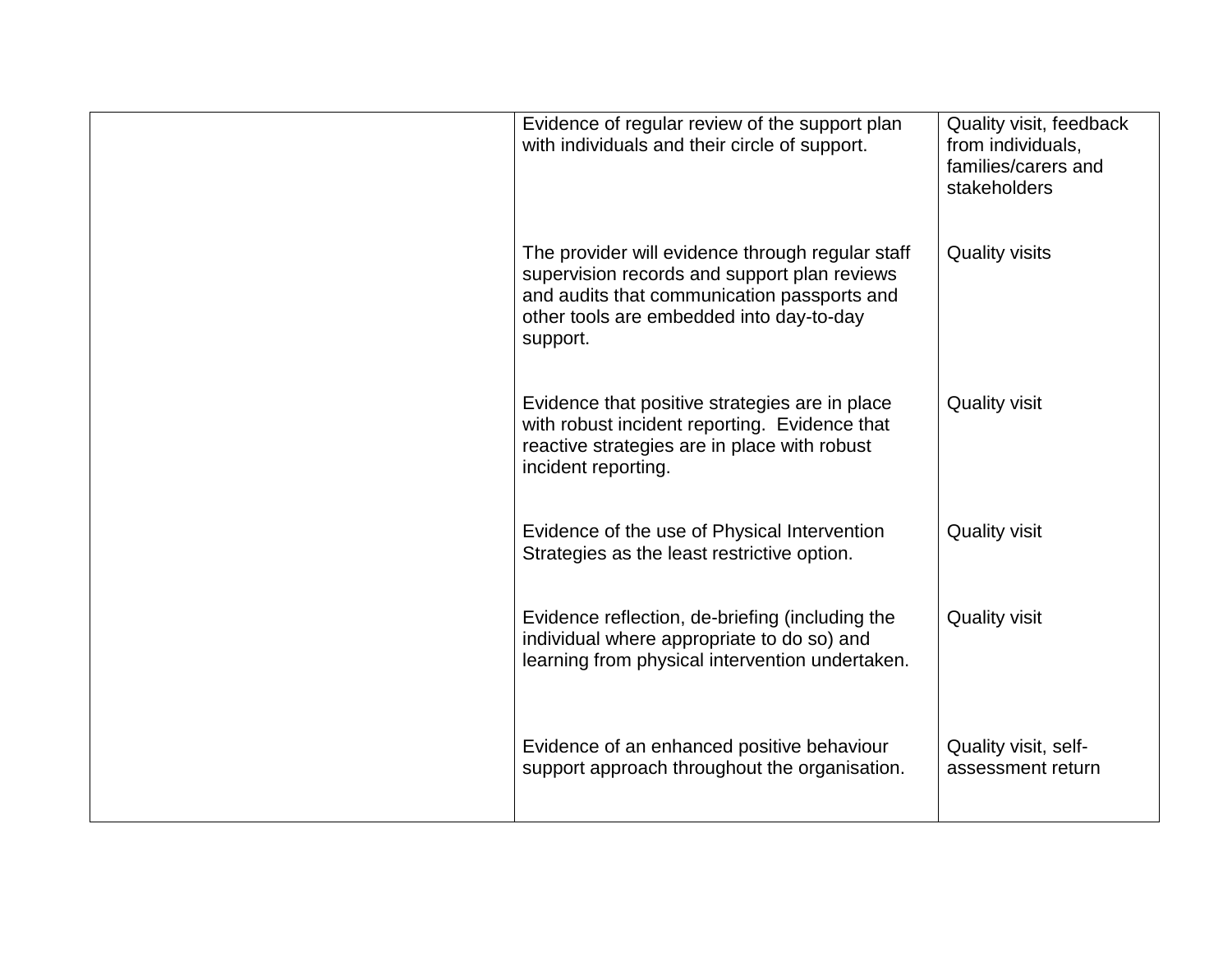| Families and carers will be actively involved and<br>consulted with in relation to care and support, as<br>appropriate. | Evidence of active involvement and effective<br>communication.                                                                                                                                   | Self-assessment,<br>Quality visit, feedback<br>from families/carers |
|-------------------------------------------------------------------------------------------------------------------------|--------------------------------------------------------------------------------------------------------------------------------------------------------------------------------------------------|---------------------------------------------------------------------|
|                                                                                                                         | Evidence of involvement of families and carers in<br>staff training.                                                                                                                             | Self-assessment,<br>Quality visit, feedback<br>from families/carers |
| Reduce individual reliance on paid support                                                                              | Effective support planning and review, and<br>achievement of outcomes, leading to and<br>supporting a planned reduction in paid support<br>(at night and during the daytime).                    | Self-assessment return,<br>quality visit                            |
| I am supported to live in accommodation appropriate to my needs.                                                        |                                                                                                                                                                                                  |                                                                     |
| Individuals will be supported in physical<br>environments that meet their individual needs.                             | Evidence of action taken to adapt the physical<br>environment to support effective behaviour<br>management, enable positive risk management,<br>maximise independence and meet sensory<br>needs. | Quality visit, feedback<br>from individuals,<br>parents/families    |
|                                                                                                                         | Use of aids and adaptations and Assistive<br>Technology to maximise independence and<br>promote positive risk management.                                                                        | <b>Quality visit</b>                                                |
| My staff team are experienced, well-trained and effectively supported to meet my needs.                                 |                                                                                                                                                                                                  |                                                                     |
| Employees will be appropriately trained, qualified<br>and competent in providing support.                               | Evidence that employees have undertaken and<br>are up to date with all mandatory training and<br>receive training focused on values, resilience                                                  | <b>Quality visit</b>                                                |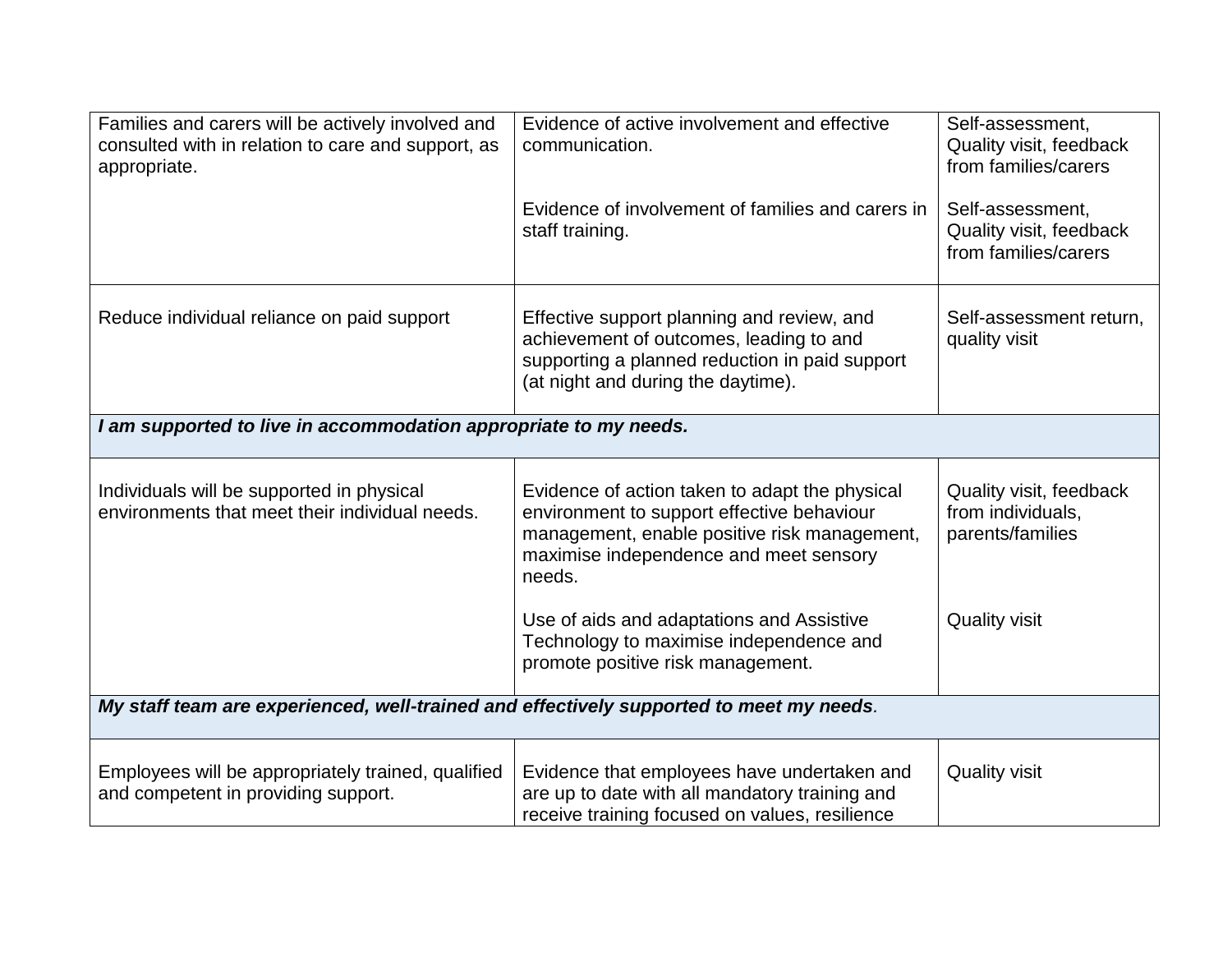| and the delivery of person centred care.                                                                                                                                                                                       |                                                                      |
|--------------------------------------------------------------------------------------------------------------------------------------------------------------------------------------------------------------------------------|----------------------------------------------------------------------|
| All employees receive in-house training in<br>Positive Behaviour Support which is refreshed at<br>least annually.                                                                                                              | Self-assessment return                                               |
| All employees receive training in supporting<br>people with autism which is refreshed at<br>annually.                                                                                                                          | Self-assessment return                                               |
| Employees have access to comprehensive<br>training and support programme to enable them<br>to meet individual needs.                                                                                                           | <b>Quality visit</b>                                                 |
| Employees have regular supervision, annual<br>appraisals, opportunities for reflective practice<br>and de-briefs following any incidents.                                                                                      | Quality visit, feedback<br>from employees                            |
| Evidence employees supporting individuals are<br>qualified to NQF Level 2, or equivalent, within 12<br>months of commencing their employment.<br>Evidence employees are supported to achieve<br>the NQF Level 3 qualification. | Self-assessment return                                               |
| Information regarding employee turnover,<br>sickness, stress and morale.                                                                                                                                                       | Self-assessment return,<br>quality visit, feedback<br>from employees |
| Evidence staff have access to and are aware of<br>all policies and procedures relating to the<br>delivery of care and support.                                                                                                 | Self-assessment return,<br>quality visit                             |